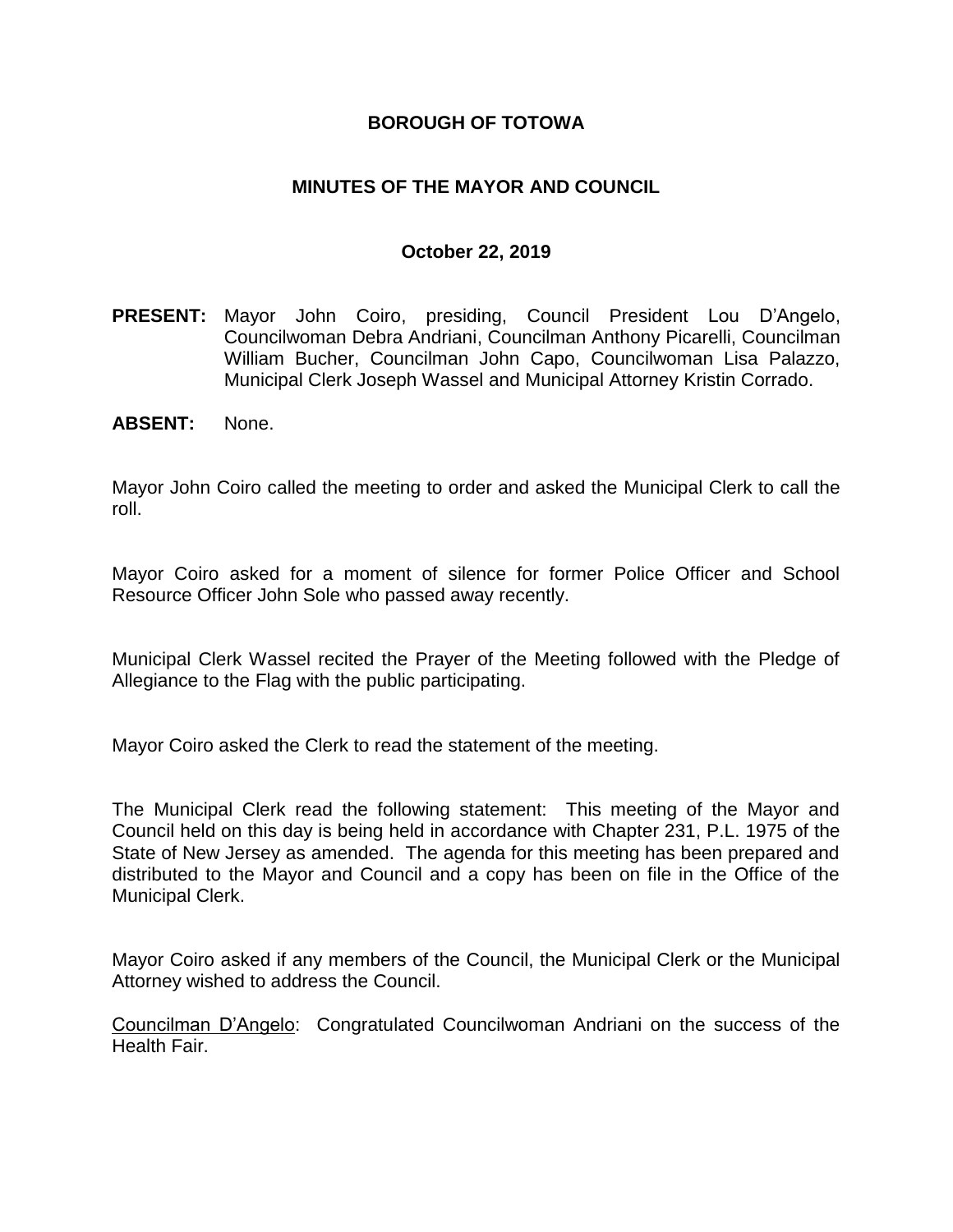Councilwoman Andriani: 1) Thanked all involved for the best Health Fair yet, including the DPW, Police Chief Robert Coyle, Recreation Director Mark Monteyne, Public Health Nurse Darlene Walsh and the Library. Mayor Coiro: Also congratulated everyone involved. 2) Announced that on Friday, October  $25<sup>th</sup>$ , the Board of Recreation will be sponsoring a Trunk-or-Treat from 7:00 – 8:30 p.m. in the parking lot behind the Washington Park School field.

Police Chief Coyle: Remarked that Councilwoman Andriani was a Flag waiver (of the giant American Flag) at the Giants football game this past Sunday.

### CITIZENS HEARD:

Mike Mahometa, 269 Lincoln Avenue: 1) Thanked DPW Superintendent Jim Niland for replacing the pine tree at the PAL and also asked for some pin oaks to be planted as well.; 2) Said he is glad to see that Furler Street is paved.

There was a motion by Councilman D'Angelo, seconded by Councilman Picarelli to approve the Minutes of the Mayor and Council for the meeting of October 8, 2019. On roll call vote, all members of the Council present voted in the affirmative. Councilwoman Andriani abstained from the voting.

COMMITTEE ON FINANCE:

There was a motion by Councilman Picarelli, seconded by Councilman D'Angelo to approve Resolution No. 2019-22 for the payment of bills. On roll call vote, all members of the Council present voted in the affirmative.

There was a motion by Councilman Picarelli, seconded by Councilman D'Angelo to adopt the following Resolution Approving Supplement No. 5 To Update The Code. On roll call vote, all members of the Council present voted in the affirmative.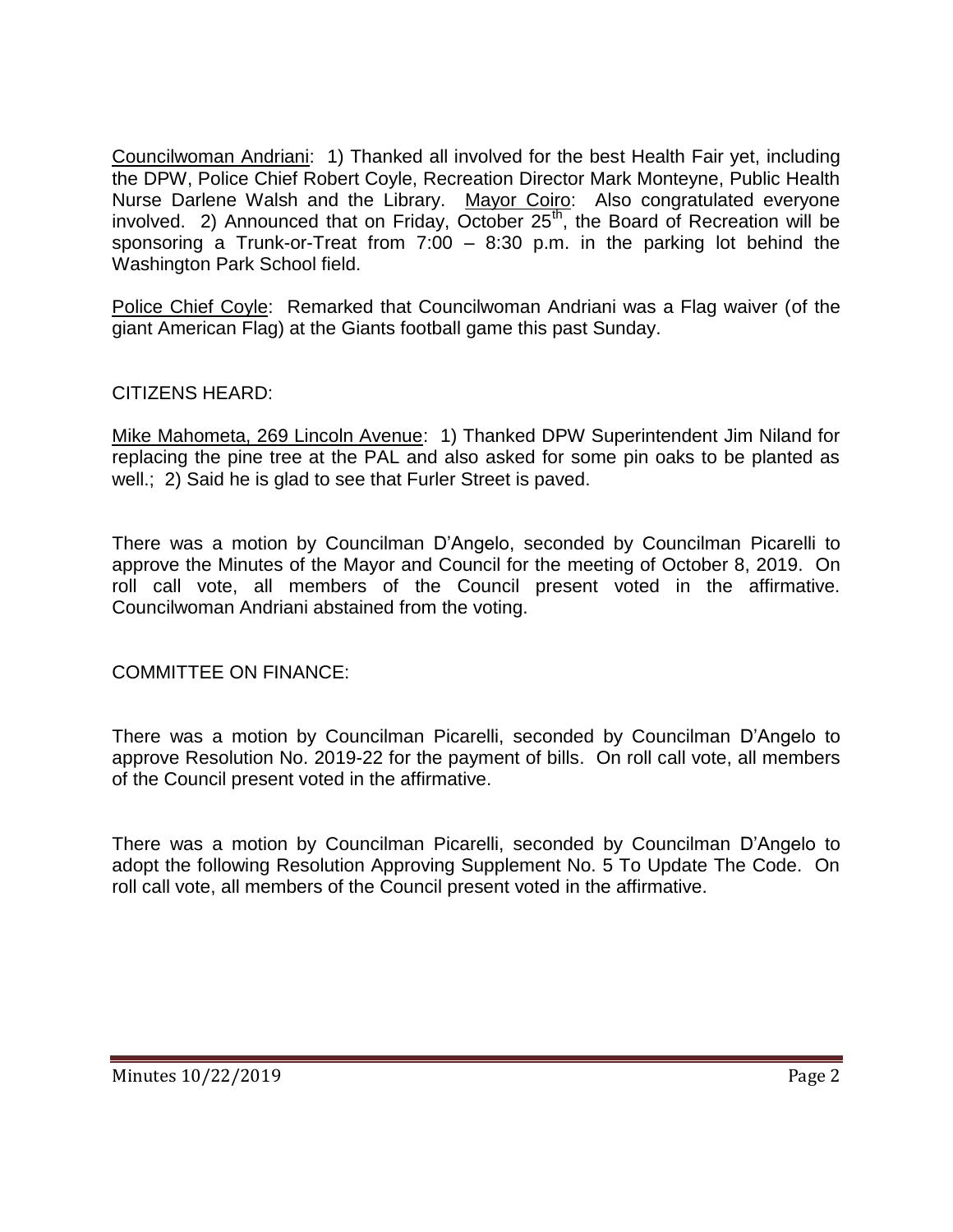# RESOLUTION NO. 115-2019

### RESOLUTION APPROVING SUPPLEMENT NO. 5 TO UPDATE THE CODE

WHEREAS, pursuant to N.J.S.A. 40:49-4, the ordinances of the Borough of Totowa, which have been adopted by the Mayor and Council of the Borough of Totowa, are consolidated into chapters and sections known as the Code of the Borough of Totowa (the "Code"); and

WHEREAS, the Code is periodically updated and supplemented as new Ordinances are adopted and the Code provisions are amended; and

WHEREAS, the Municipal Clerk of the Borough of Totowa has recommended that the Code be supplemented to include Ordinances adopted by the Mayor and Council of the Borough of Totowa from 2013 through 2016; and

WHEREAS, the Mayor and Council of The Borough of Totowa desire to authorize this updating of the Code; and

WHEREAS, General Code, 781 Elmgrove Road, Rochester, New York 14624 has submitted a proposal for Supplement No. 5 to the Code which includes 4 years of legislation at a cost not to exceed \$7,640.00; and

WHEREAS, pursuant to the applicable New Jersey State laws, this service may be authorized without public bidding.

NOW, THEREFORE, BE IT RESOLVED, that the Mayor and Council of the Borough of Totowa do hereby authorize Supplement No. 5 to the Code by General Code in the amount of \$7,640.00.

BE IT FURTHER RESOLVED, that the Mayor and Municipal Council of the Borough of Totowa do hereby authorize the Municipal Clerk to execute any and all instruments relating thereof.

There was a motion by Councilman Picarelli, seconded by Councilman D'Angelo to approve payment of the 2019 annual contribution to the Totowa Seniors and the Happy Seniors in the amount of \$2,000.00 each. On roll call vote, all members of the Council present voted in the affirmative.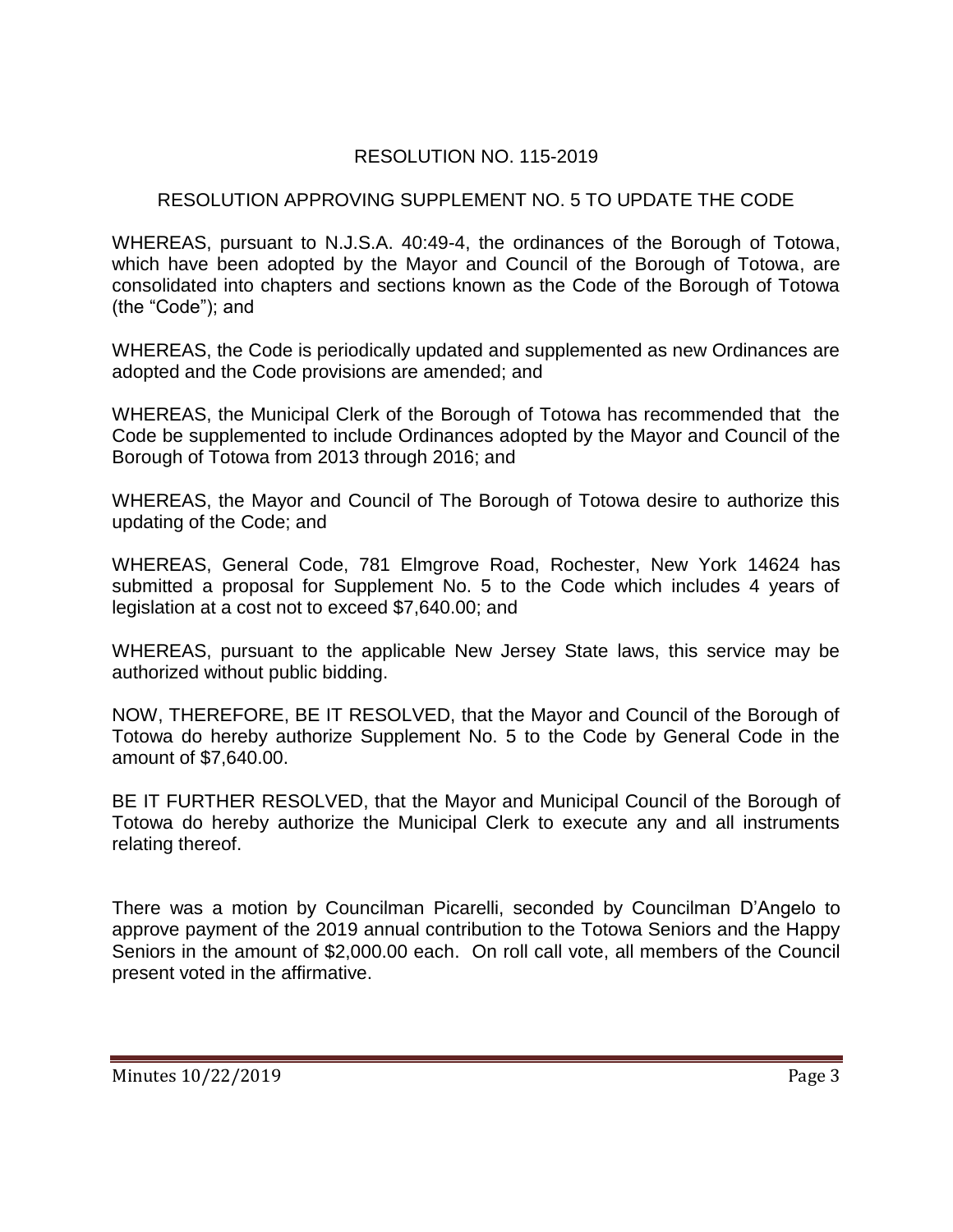A letter from American Legion Memorial Post No. 227 inviting the Mayor and Council to attend their Veterans Eve Social on Sunday, November 10, 2019 at 6:00 p.m. was received and filed.

### COMMITTEE ON PUBLIC SAFETY:

Upon the recommendation of the Committee, there was a motion by Councilman D'Angelo, seconded by Councilman Capo to appoint Lauri Cato as a School Crossing Guard. On roll call vote, all members of the Council present voted in the affirmative.

## MAYOR'S APPOINTMENT

#### I, Mayor John Coiro, with the advice and consent of the Council do hereby appoint Lauri Cato as a School Crossing Guard for a term of one (1) year expiring December 31, 2019.

There was a motion by Councilman D'Angelo, seconded by Councilman Capo to confirm the appointment. On roll call vote, all members of the Council present voted in the affirmative.

A letter from Riverview Park Fire Company, Inc. advising that Donald Warnet, Sr. has been nominated as their candidate for Fire Chief was received and filed.

COMMITTEE ON PUBLIC WORKS:

There was no report.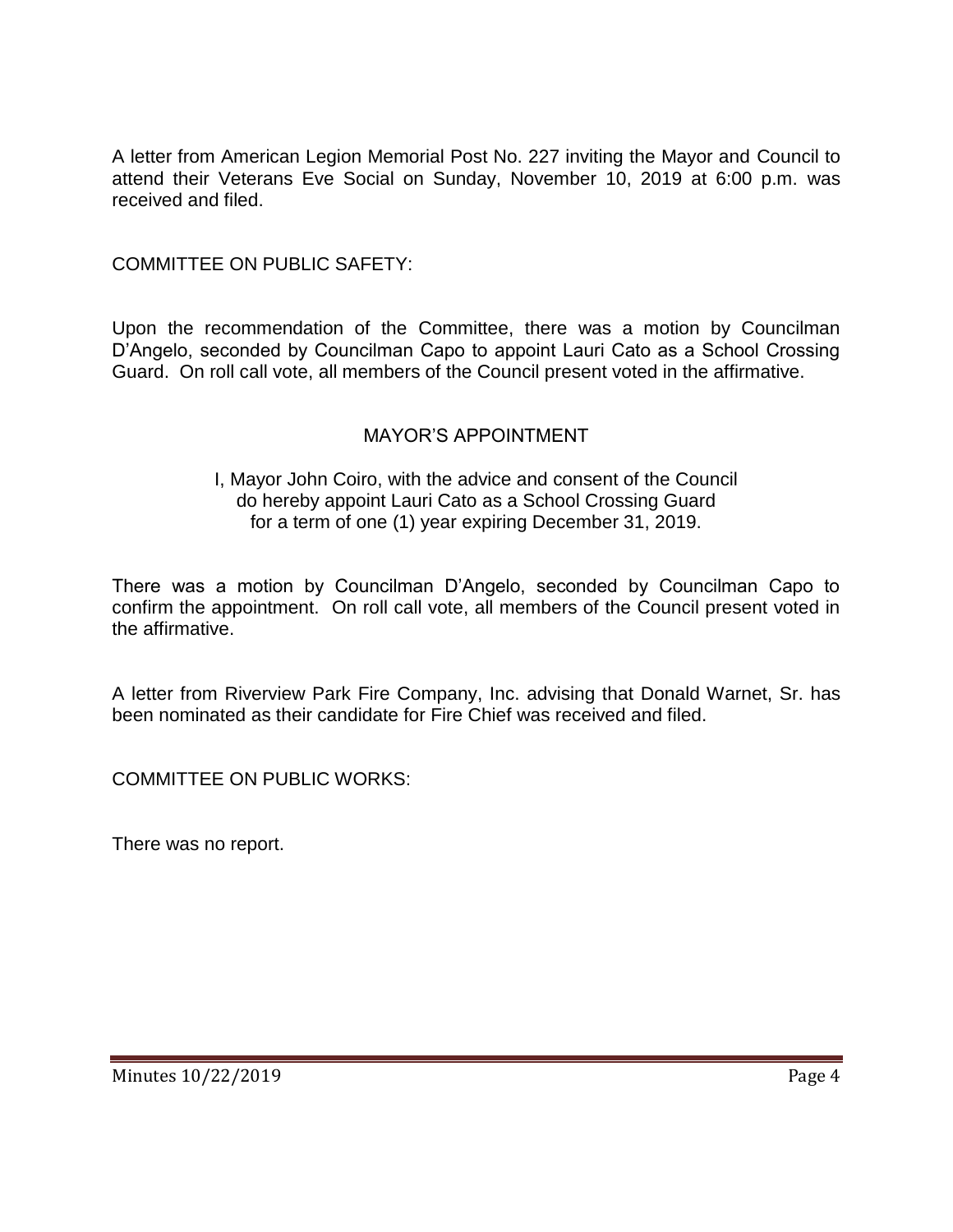# COMMITTEE ON ENGINEERING & PUBLIC PROPERTY:

A letter was received from the Friends of the Totowa Library requesting permission to use the Municipal Parking Lot on Tuesday, November 19, 2019 for a trip to Wind Creek Casino in Bethlehem, PA. There was a motion by Councilman Capo, seconded by Councilwoman Andriani to grant permission. On roll call vote, all members of the Council present voted in the affirmative.

# COMMITTEE ON LIAISON & INSPECTION:

A letter of resignation was received from Board of Adjustment Commissioner Giovanni D'Ambrosio. There was a motion by Councilwoman Andriani, seconded by Councilman Bucher to accept his resignation and send him a letter of thanks. On roll call vote, all members of the Council present voted in the affirmative.

# COMMITTEE ON LEGISLATION & ORDINANCES:

There was a motion by Councilwoman Palazzo, seconded by Councilman Picarelli to approve the Application For Social Affair Permit from the State Of New Jersey Division Of Alcoholic Beverage Control for the Passaic Valley Elks Lodge #2111 BPOE to be held on November 16, 2019 from 6:00 p.m. – 11:59 p.m. On roll call vote, all members of the Council present voted in the affirmative.

There was a motion by Councilwoman Palazzo, seconded by Councilman Picarelli to approve the Application For Social Affair Permit from the State Of New Jersey Division Of Alcoholic Beverage Control for the Passaic Valley Elks Lodge #2111 BPOE to be held on November 23, 2019 from 6:00 p.m. – 11:59 p.m. On roll call vote, all members of the Council present voted in the affirmative.

There was a motion by Councilwoman Palazzo, seconded by Councilman Picarelli to approve Raffle License Application Nos. 2179 & 2180 for The Woman's Club of Little Falls for a Tricky Tray and On-Premise 50/50 to be held on November 19, 2019 at The Barnyard and Carriage House. On roll call vote, all members of the Council present voted in the affirmative.